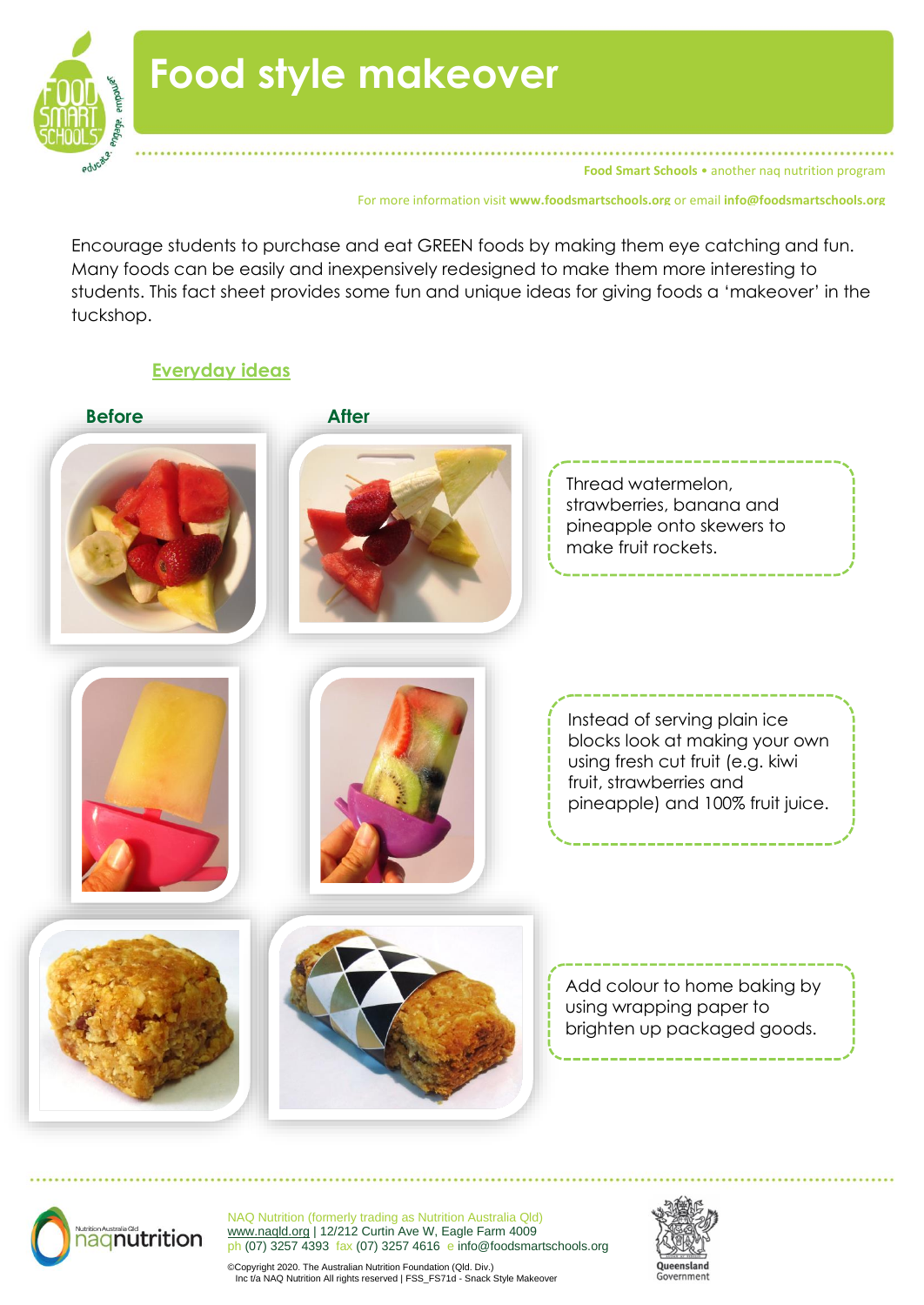

**Food Smart Schools • another nag nutrition program** 

For more information visit **www.foodsmartschools.org** or email **info@foodsmartschools.org**





To add interest to snacks use bright and colourful packaging like these black and white cups.



Serve home-made pita crisps with colourful veggie sticks, cheese and dried fruit in a clear container.



Make a fruit pizza by cutting a watermelon into triangles and decorating with colourful fruit pieces. Sell individual pieces of the pizza.



Make sushi sandwiches by flattening bread with a rolling pin and rolling it up like sushi.



Serve colourful veggie sticks with dip in a clear cup.



Make a fun alternative to a fruit salad by cutting the stalk of a banana to look like a dolphin. Serve with grapes or other fruit pieces.



NAQ Nutrition (formerly trading as Nutrition Australia Qld) [www.naqld.org](http://www.naqld.org/) | 12/212 Curtin Ave W, Eagle Farm 4009 ph (07) 3257 4393 fax (07) 3257 4616 e info@foodsmartschools.org



veloped by NAQ Nutrition with funding received from the Queensland Government funded Smart Choices Initiative.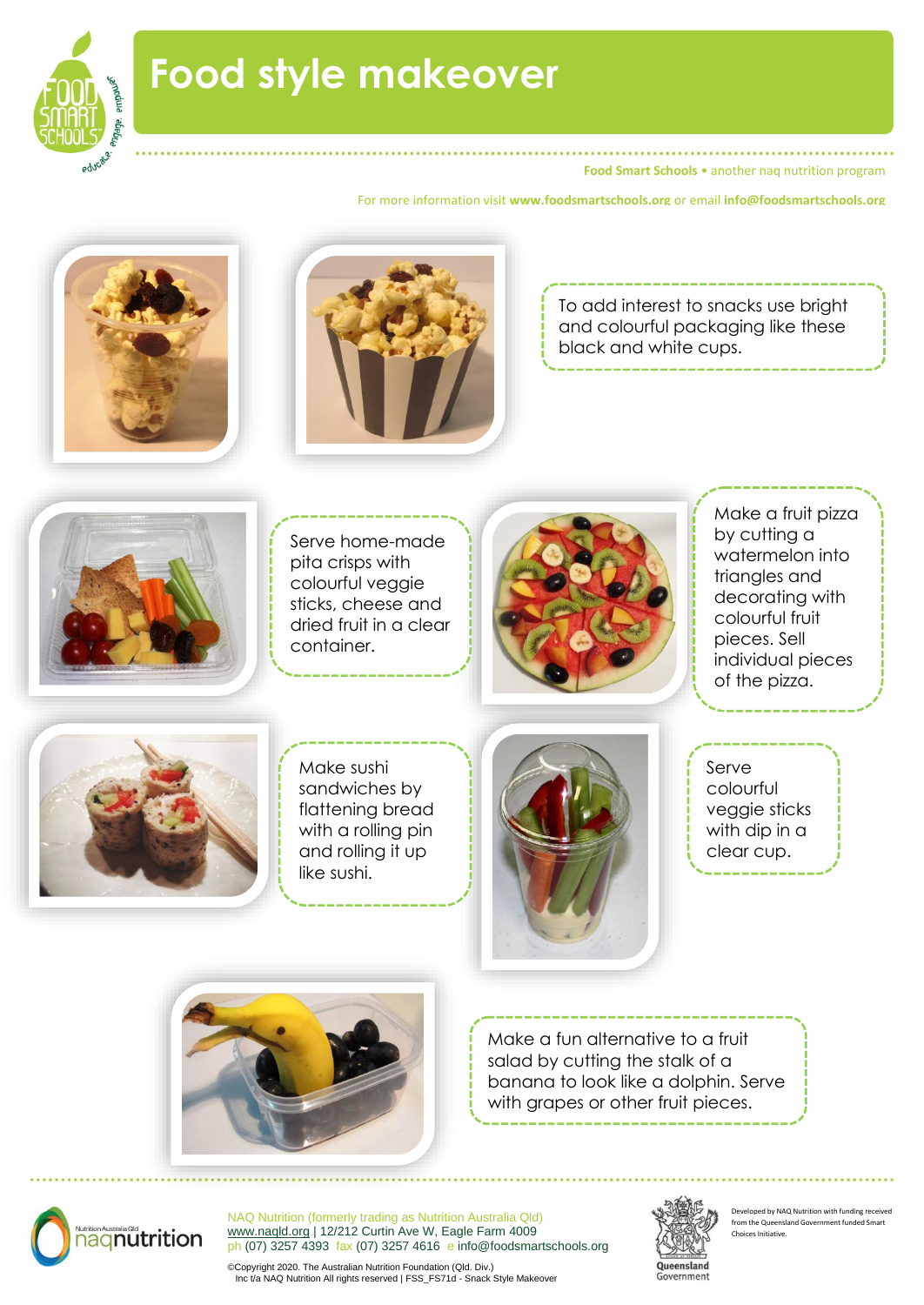

**Food Smart Schools** • another naq nutrition program

For more information visit **www.foodsmartschools.org** or email **info@foodsmartschools.org**

### **If you have more time**

Experiment in the tuckshop and get creative.

**Before After** Use large cookie cutters to add interest to a sandwich. To minimise food wastage use the leftover bread to make breadcrumbs or healthy oven baked croutons for salads. l, A different way of serving a fruit salad is to make banana and strawberry cars using a whole banana and a few strawberries. Serve on a paper plate. Use star shaped cookie cutters to cut watermelon and kiwi fruit into eye catching shapes.



NAQ Nutrition (formerly trading as Nutrition Australia Qld) [www.naqld.org](http://www.naqld.org/) | 12/212 Curtin Ave W, Eagle Farm 4009 ph (07) 3257 4393 fax (07) 3257 4616 e info@foodsmartschools.org

Queensland Government

Developed by NAQ Nutrition with funding receiv from the Queensland Government funded Smart Choices Initiative.